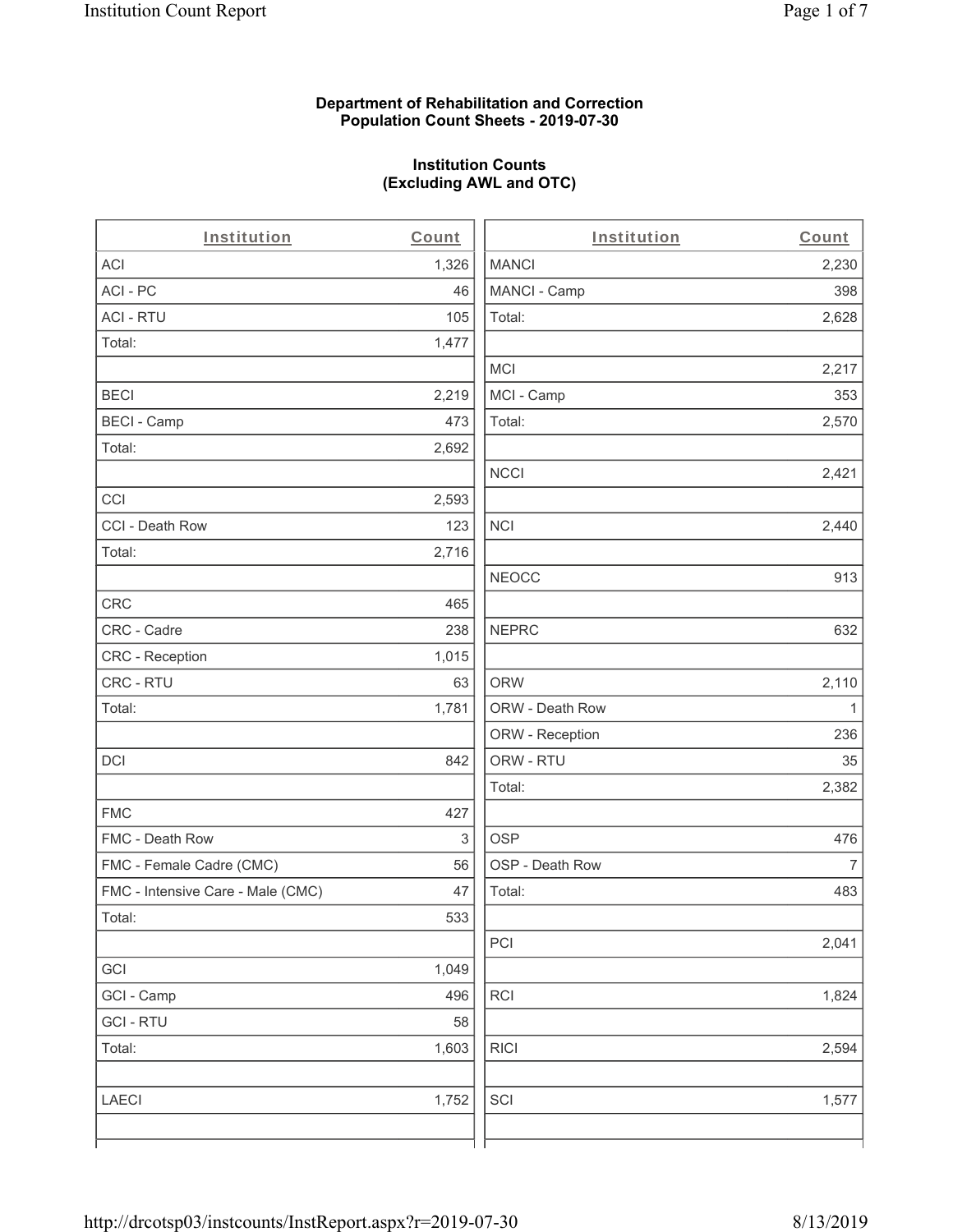| LECI                     | 2,057 | <b>SOCF</b> | 1,182                              |
|--------------------------|-------|-------------|------------------------------------|
| LECI - Camp              | 191   | SOCF - RTU  | 66                                 |
| Total:                   | 2,248 | Total:      | 1,248                              |
| LOCI                     | 2,246 | <b>TCI</b>  | 916                                |
|                          |       | TCI - Camp  | 434                                |
| LORCI                    | 195   | Total:      | 1,350                              |
| <b>LORCI - Cadre</b>     | 139   |             |                                    |
| <b>LORCI - Reception</b> | 1,104 | <b>TOCI</b> | 761                                |
| Total:                   | 1,438 | TOCI-PC     | 87                                 |
|                          |       | Total:      | 848                                |
| <b>MACI</b>              | 1,019 |             |                                    |
| MACI - Minimum           | 1,187 | <b>WCI</b>  | 1,297                              |
| Total:                   | 2,206 | WCI - RTU   | 29                                 |
|                          |       | Total:      | 1,326                              |
|                          |       |             | 48,811<br><b>Total Population:</b> |

\* The Total Population includes 30 Offenders with Reason Codes 30 & 31. \*\* The Total Population includes 36 Offenders with Reason Code 0A.

## **Male Population by Security Level (Include AWL and Exclude OTC)**

| <b>Security Level</b>  |                   | <b>Body</b> | <b>AWL</b>     | (-OTC) | Total  |
|------------------------|-------------------|-------------|----------------|--------|--------|
| <b>Total Level E</b>   |                   | 1,005       | 10             | 10     | 1,005  |
| Total Level 4          |                   | 1,700       | 13             | 12     | 1,701  |
| Total Level 3          |                   | 11,624      | 176            | 158    | 11,642 |
| Total Level 2          |                   | 16.775      | 202            | 140    | 16,837 |
| Total Level 1          |                   | 13,569      | 171            | 95     | 13,645 |
| <b>Total Death Row</b> |                   | 135         | $\mathfrak{p}$ | 2      | 135    |
|                        | <b>Total Male</b> | 44,808      | 574            | 417    | 44,965 |

#### **Female Population by Institution (Include AWL and Exclude OTC)**

| Institution              | <b>Body</b> | <b>AWL</b> | $-$ () | Total |
|--------------------------|-------------|------------|--------|-------|
| <b>DCI</b>               | 842         | 11         |        | 846   |
| <b>FMC</b>               | 18          | 6          |        | 22    |
| FMC - Female Cadre (CMC) | 56          |            |        | 56    |
| <b>NEPRC</b>             | 632         | 9          | 5      | 636   |
| <b>ORW</b>               | 2,109       | 36         | 19     | 2,126 |
| <b>ORW - Death Row</b>   |             |            |        |       |
|                          |             |            |        |       |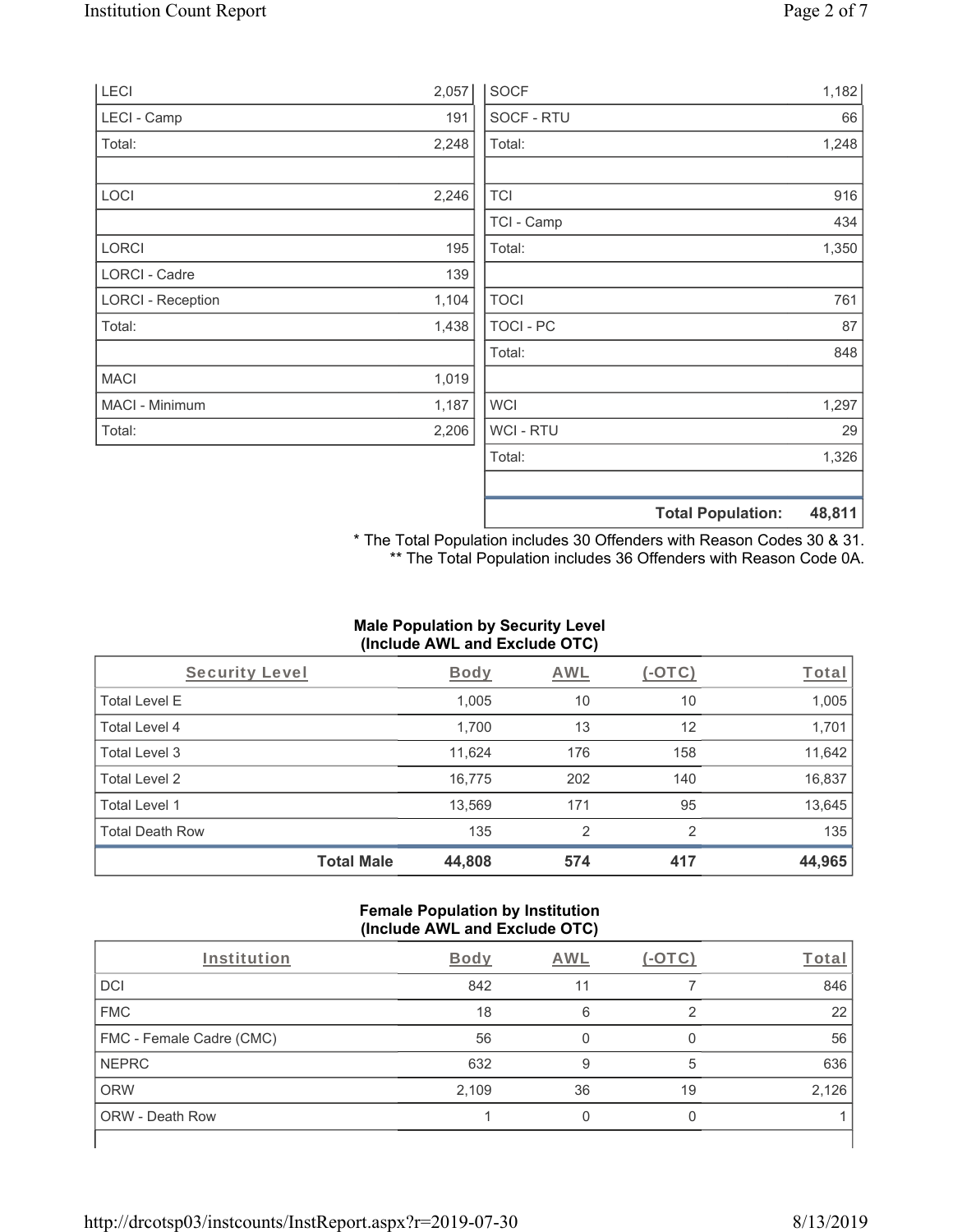| <b>ORW</b> - Reception |                          | 236    | 6   |     | 237    |
|------------------------|--------------------------|--------|-----|-----|--------|
| ORW - RTU              |                          | 35     |     |     | 35     |
|                        | <b>Total Female</b>      | 3.929  | 68  | 38  | 3,959  |
|                        |                          |        |     |     |        |
|                        | <b>Total Population:</b> | 48,737 | 642 | 455 | 48,924 |

#### **Male Population by Institution: Security Level 5 and E (Include AWL and Exclude OTC)**

| Institution     | Body                          | <b>AWL</b>                | $(-OTC)$            | Total                     |
|-----------------|-------------------------------|---------------------------|---------------------|---------------------------|
| ACI             | $\overline{4}$                | $\mathsf{O}\xspace$       | $\boldsymbol{0}$    | $\overline{4}$            |
| CRC             | $\mathfrak{S}$                | 0                         | $\mathsf{O}\xspace$ | $\sqrt{3}$                |
| CRC - Reception | $\overline{2}$                | $\boldsymbol{0}$          | $\mathbf 0$         | $\sqrt{2}$                |
| CRC - RTU       | $\ensuremath{\mathsf{3}}$     | $\boldsymbol{0}$          | 0                   | $\ensuremath{\mathsf{3}}$ |
| LECI            | $16\,$                        | $\boldsymbol{0}$          | $\boldsymbol{0}$    | $16\,$                    |
| LORCI           | $\overline{2}$                | $\boldsymbol{0}$          | $\mathbf 0$         | $\overline{2}$            |
| <b>MACI</b>     | 21                            | $\mathsf{O}\xspace$       | $\mathsf{O}\xspace$ | 21                        |
| <b>MANCI</b>    | $\overline{7}$                | $\boldsymbol{0}$          | $\mathsf{O}\xspace$ | $\overline{7}$            |
| NCCI            | $\mathbf 1$                   | $\mathsf{O}\xspace$       | $\mathsf{O}\xspace$ | $\mathbf{1}$              |
| <b>NEOCC</b>    | 5                             | $\boldsymbol{0}$          | 0                   | $\,$ 5 $\,$               |
| <b>OSP</b>      | 354                           | $\ensuremath{\mathsf{3}}$ | 3                   | 354                       |
| RCI             | 11                            | 0                         | $\mathsf{O}\xspace$ | 11                        |
| <b>SOCF</b>     | 428                           | 6                         | 6                   | 428                       |
| <b>TCI</b>      | $\overline{2}$                | 0                         | $\mathbf 0$         | $\overline{2}$            |
| <b>TOCI</b>     | 110                           | $\boldsymbol{0}$          | $\mathsf{O}\xspace$ | 110                       |
| TOCI - PC       | 3                             | $\boldsymbol{0}$          | $\mathsf 0$         | $\ensuremath{\mathsf{3}}$ |
| <b>WCI</b>      | $26\,$                        | $\mathbf{1}$              | 1                   | 26                        |
| WCI - RTU       | $\overline{7}$                | $\mathbf 0$               | 0                   | $\overline{7}$            |
|                 | <b>Total Level 5</b><br>1,005 | 10                        | 10                  | 1,005                     |

## **Male Population by Institution: Security Level 4 (Include AWL and Exclude OTC)**

| Institution                       | Body | <b>AWL</b> | $(-OTC)$ | Total |
|-----------------------------------|------|------------|----------|-------|
| <b>ACI</b>                        | 5    |            |          |       |
| CRC                               | 12   |            |          | 12    |
| CRC - Reception                   |      |            |          |       |
| CRC - RTU                         | 11   |            |          |       |
| <b>FMC</b>                        | ⌒    |            |          |       |
| FMC - Intensive Care - Male (CMC) |      |            |          |       |
| LECI                              |      |            |          |       |
|                                   |      |            |          |       |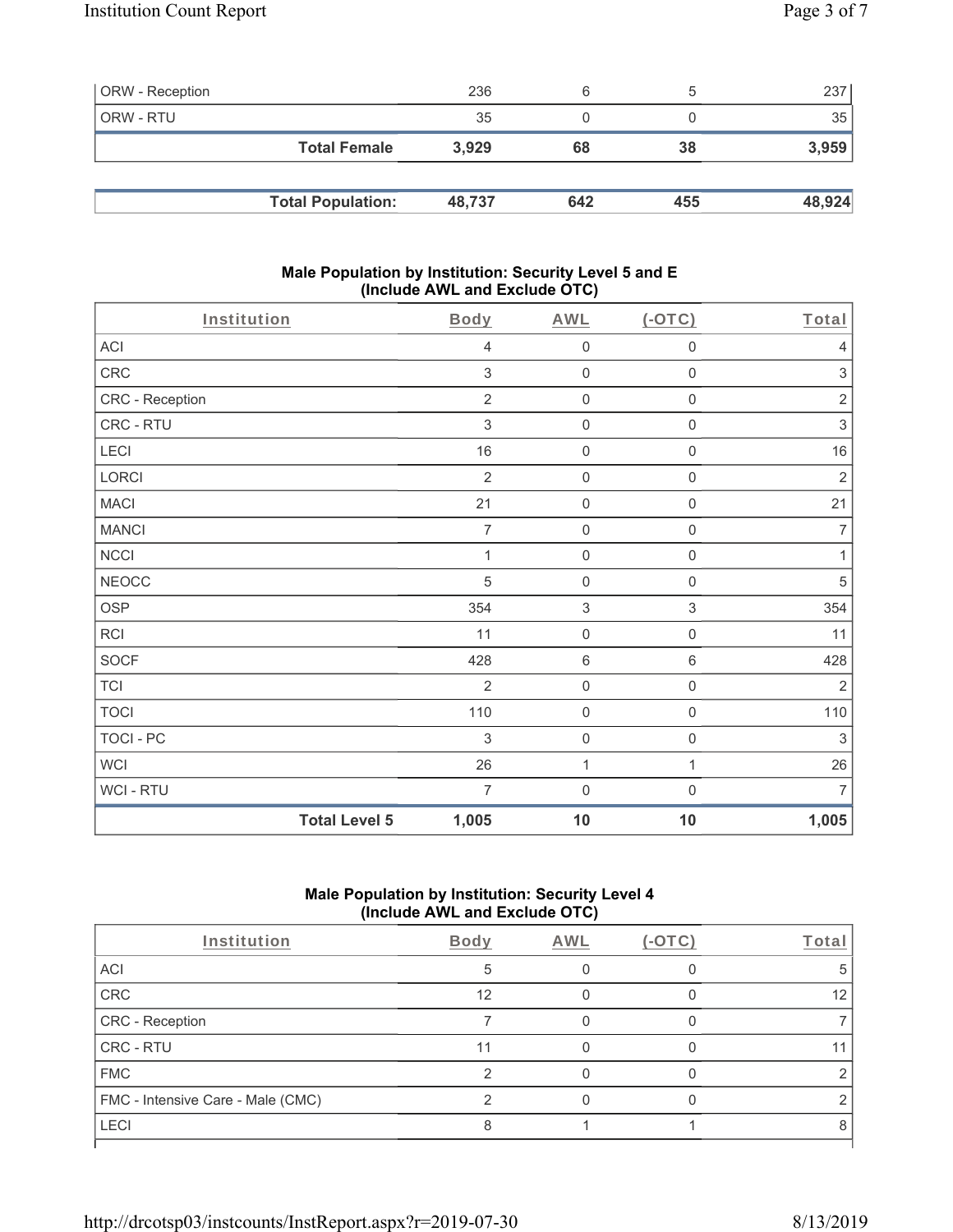| LOCI                     | $\mathbf 0$    | 4                   | $\overline{4}$   | $\overline{0}$ |
|--------------------------|----------------|---------------------|------------------|----------------|
| LORCI                    | $\,6$          | 1                   | 1                | 6              |
| LORCI - Cadre            | 1              | $\mathsf{O}\xspace$ | $\mathbf 0$      | 1              |
| <b>LORCI - Reception</b> | 3              | $\mathbf 0$         | $\Omega$         | $\sqrt{3}$     |
| <b>MACI</b>              | 21             | $\mathsf{O}\xspace$ | $\mathbf 0$      | 21             |
| <b>MANCI</b>             | 49             | 0                   | $\mathbf 0$      | 49             |
| <b>NEOCC</b>             | 7              | $\mathsf{O}\xspace$ | $\mathbf 0$      | $\overline{7}$ |
| OSP                      | 98             | 1                   | $\overline{0}$   | 99             |
| <b>RCI</b>               | $\overline{2}$ | $\boldsymbol{0}$    | $\boldsymbol{0}$ | 2              |
| SOCF                     | 745            | 4                   | $\overline{4}$   | 745            |
| SOCF - RTU               | 66             | $\mathsf{O}\xspace$ | $\mathbf 0$      | 66             |
| <b>TCI</b>               | 12             | $\mathsf{O}\xspace$ | $\boldsymbol{0}$ | 12             |
| <b>TOCI</b>              | 617            | $\overline{2}$      | $\overline{2}$   | 617            |
| TOCI - PC                | 17             | $\mathsf{O}\xspace$ | $\mathbf 0$      | 17             |
| <b>WCI</b>               | $\overline{4}$ | $\mathbf 0$         | $\mathbf 0$      | 4              |
| <b>WCI-RTU</b>           | 5              | 0                   | $\Omega$         | 5              |
| <b>Total Level 4</b>     | 1,700          | 13                  | 12               | 1,701          |

## **Male Population by Institution: Security Level 3 (Include AWL and Exclude OTC)**

| Institution                       | Body           | <b>AWL</b>          | (OTC)               | Total          |
|-----------------------------------|----------------|---------------------|---------------------|----------------|
| <b>ACI</b>                        | 23             | $\mathbf 0$         | $\mathbf 0$         | 23             |
| ACI-PC                            | 8              | $\mathbf 0$         | $\mathbf 0$         | 8              |
| <b>BECI</b>                       | $\overline{2}$ | $\mathsf{O}\xspace$ | 0                   | $\overline{2}$ |
| CCI                               | 8              | $\mathbf 0$         | 0                   | $\,8\,$        |
| <b>CRC</b>                        | 293            | 13                  | 13                  | 293            |
| CRC - Cadre                       | 29             | $\mathbf 0$         | $\Omega$            | 29             |
| CRC - Reception                   | 721            | 24                  | 21                  | 724            |
| <b>CRC - RTU</b>                  | 48             | $\mathbf 0$         | 0                   | 48             |
| CRC - Youth                       | $\mathbf 0$    | 1                   | 1                   | $\mathbf 0$    |
| <b>FMC</b>                        | $\overline{7}$ | $\mathsf{O}\xspace$ | $\mathsf{O}\xspace$ | $\overline{7}$ |
| FMC - Intensive Care - Male (CMC) | 5              | $\mathbf 0$         | 0                   | $\sqrt{5}$     |
| <b>GCI-RTU</b>                    | 1              | $\mathsf{O}\xspace$ | $\mathsf{O}\xspace$ | 1              |
| <b>LAECI</b>                      | 5              | $\mathbf 0$         | $\mathbf 0$         | 5              |
| LECI                              | 1,993          | 11                  | $\boldsymbol{9}$    | 1,995          |
| LOCI                              | 3              | $\mathbf 0$         | $\Omega$            | 3              |
| <b>LORCI</b>                      | 40             | 49                  | 48                  | 41             |
| LORCI - Cadre                     | 5              | $\mathsf{O}\xspace$ | $\mathsf{O}\xspace$ | $\sqrt{5}$     |
| <b>LORCI - Reception</b>          | 672            | $\sqrt{3}$          | 1                   | 674            |
| <b>MACI</b>                       | 862            | 3                   | 1                   | 864            |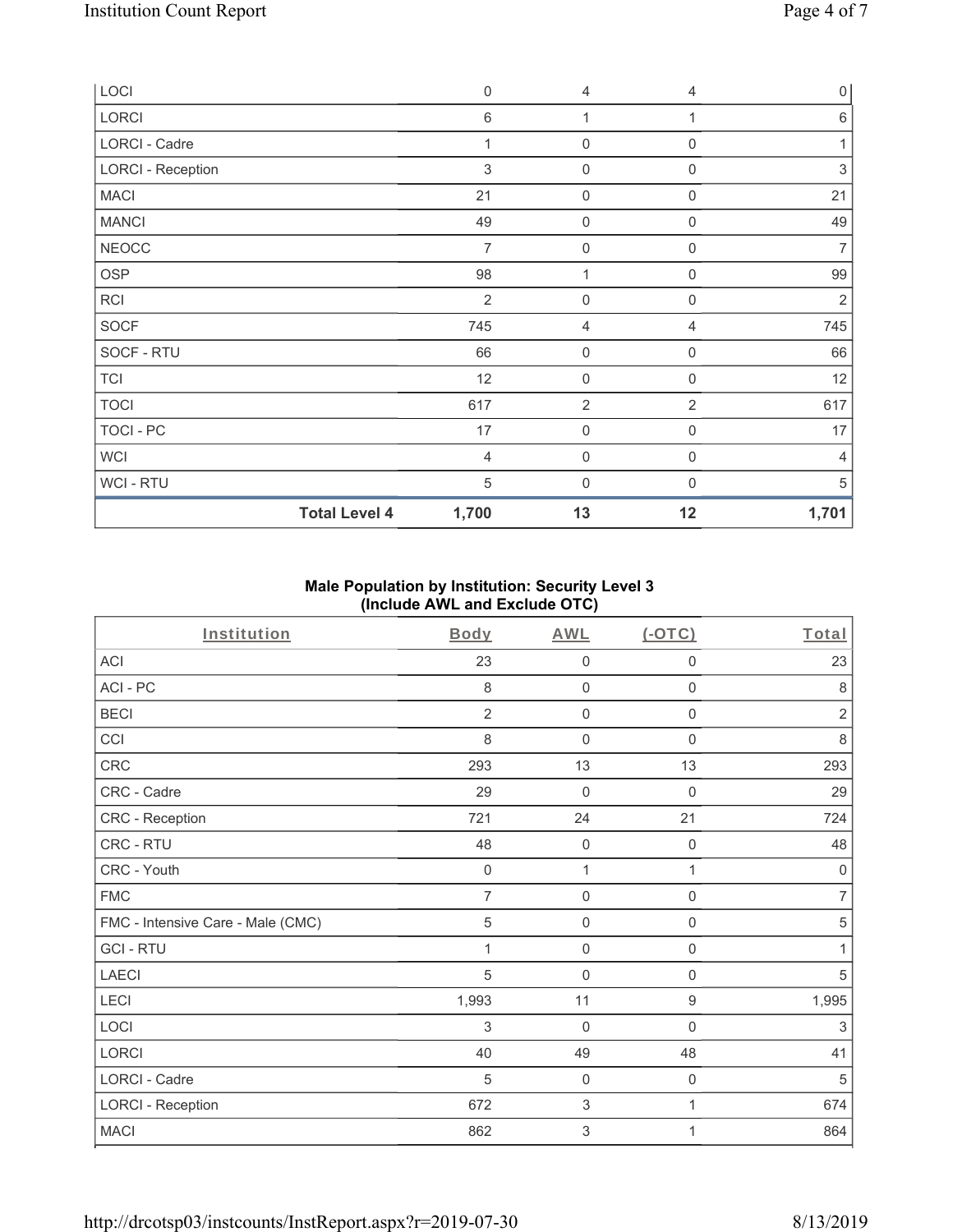| <b>MANCI</b> |                      | 2,108                     | 29                        | 28                        | 2,109                     |
|--------------|----------------------|---------------------------|---------------------------|---------------------------|---------------------------|
| MCI          |                      | 6                         | $\mathsf{O}\xspace$       | $\mathbf 0$               | 6                         |
| <b>NCCI</b>  |                      | 19                        | $\mathbf 1$               | 1                         | 19                        |
| <b>NCI</b>   |                      | $\overline{4}$            | $\mathsf{O}\xspace$       | $\mathbf 0$               | $\overline{4}$            |
| <b>NEOCC</b> |                      | 895                       | 6                         | 6                         | 895                       |
| PCI          |                      | 39                        | $\overline{2}$            | $\mathbf 0$               | 41                        |
| <b>RCI</b>   |                      | 1,613                     | 14                        | 11                        | 1,616                     |
| <b>RICI</b>  |                      | $\ensuremath{\mathsf{3}}$ | $\mathbf 1$               |                           | $\ensuremath{\mathsf{3}}$ |
| SCI          |                      | $\overline{7}$            | $\mathsf{O}\xspace$       | $\mathbf 0$               | $\overline{7}$            |
| SOCF         |                      | $\,8\,$                   | $\mathsf{O}\xspace$       | $\mathbf 0$               | $\,8\,$                   |
| <b>TCI</b>   |                      | 837                       | $\ensuremath{\mathsf{3}}$ | $\ensuremath{\mathsf{3}}$ | 837                       |
| TCI - Camp   |                      | $\mathbf 1$               | $\mathbf 0$               | 0                         | 1                         |
| <b>TOCI</b>  |                      | 34                        | $\mathsf{O}\xspace$       | $\mathbf 0$               | 34                        |
| TOCI - PC    |                      | 67                        | $\mathsf{O}\xspace$       | $\overline{0}$            | 67                        |
| <b>WCI</b>   |                      | 1,243                     | $16\,$                    | 14                        | 1,245                     |
| WCI - RTU    |                      | 15                        | $\boldsymbol{0}$          | $\Omega$                  | 15                        |
|              | <b>Total Level 3</b> | 11,624                    | 176                       | 158                       | 11,642                    |

## **Male Population by Institution: Security Level 2 (Include AWL and Exclude OTC)**

| Institution                       | <b>Body</b>    | <b>AWL</b>          | (OTC)               | Total |
|-----------------------------------|----------------|---------------------|---------------------|-------|
| <b>ACI</b>                        | 744            | 5                   | $\overline{2}$      | 747   |
| ACI-PC                            | 27             | 1                   | 0                   | 28    |
| <b>ACI - RTU</b>                  | 76             | $\mathbf 0$         | $\mathsf{O}\xspace$ | 76    |
| <b>BECI</b>                       | 1,588          | 20                  | 11                  | 1,597 |
| CCI                               | 2,021          | 14                  | $10$                | 2,025 |
| CRC                               | 73             | $\mathbf{1}$        | 1                   | 73    |
| CRC - Cadre                       | 208            | $\mathbf 0$         | $\mathsf 0$         | 208   |
| CRC - Reception                   | 164            | $\overline{4}$      | 4                   | 164   |
| <b>CRC - RTU</b>                  | 1              | $\mathsf{O}\xspace$ | $\mathbf 0$         | 1     |
| <b>FMC</b>                        | $\overline{9}$ | $\mathsf{O}\xspace$ | $\mathsf{O}\xspace$ | $9\,$ |
| FMC - Intensive Care - Male (CMC) | 11             | $\mathsf{O}\xspace$ | 0                   | 11    |
| GCI                               | 395            | $\sqrt{3}$          | $\overline{2}$      | 396   |
| GCI - Camp                        | 1              | $\mathbf 0$         | 0                   | 1     |
| <b>GCI-RTU</b>                    | 43             | $\mathbf 0$         | $\mathbf 0$         | 43    |
| <b>LAECI</b>                      | 1,148          | 23                  | 23                  | 1,148 |
| LECI                              | 39             | $\mathbf 0$         | $\mathbf 0$         | 39    |
| LOCI                              | 1,323          | 11                  | $\overline{7}$      | 1,327 |
| LORCI                             | 139            | 24                  | 19                  | 144   |
| <b>LORCI - Cadre</b>              | 133            | $\mathbf 0$         | $\mathbf 0$         | 133   |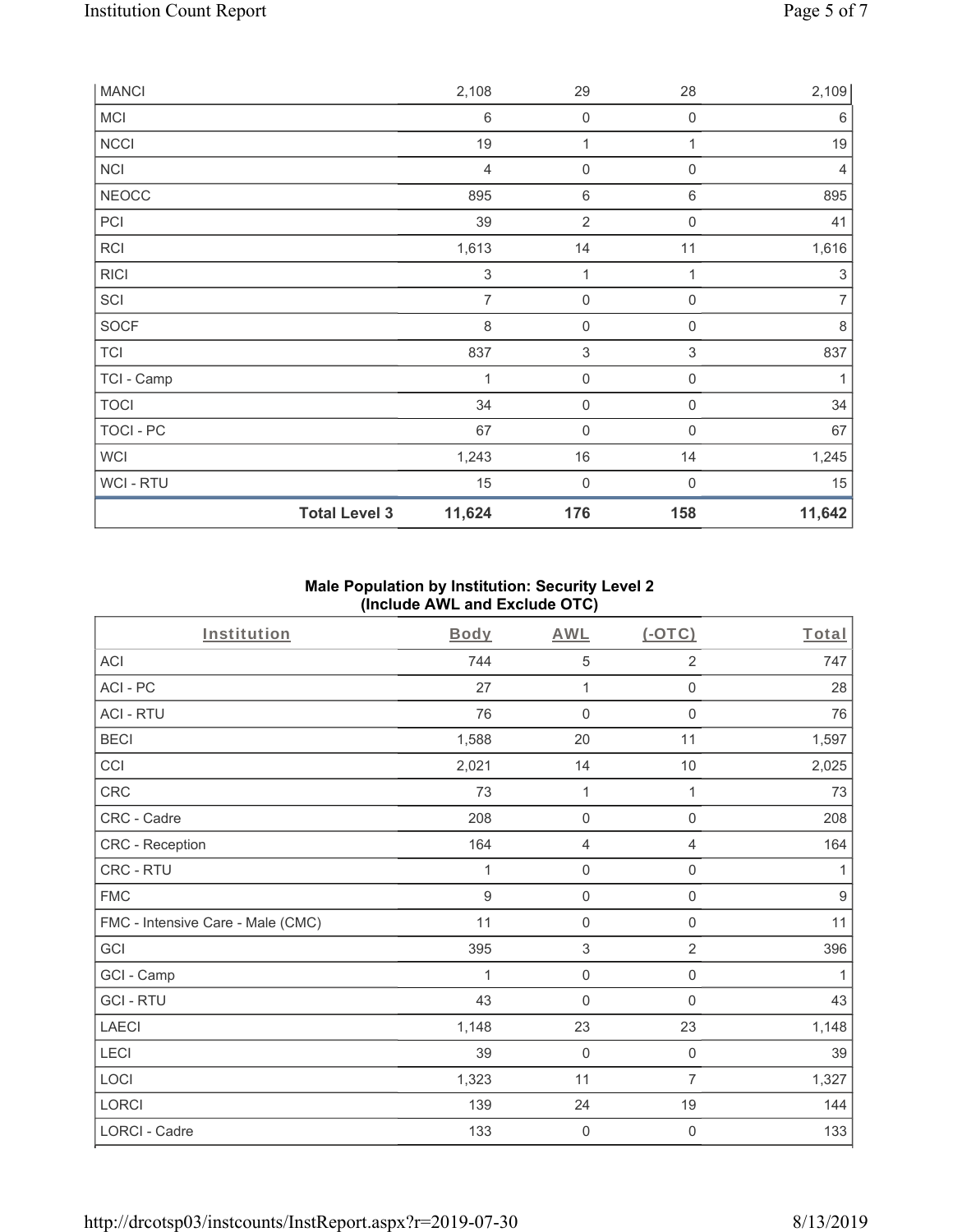| <b>LORCI - Reception</b> |                      | 316    | $\overline{2}$   | 1                | 317    |
|--------------------------|----------------------|--------|------------------|------------------|--------|
| <b>MACI</b>              |                      | 115    | $\overline{4}$   | $\overline{2}$   | 117    |
| <b>MANCI</b>             |                      | 30     | 1                | 1                | 30     |
| MCI                      |                      | 1,695  | 11               | $\boldsymbol{9}$ | 1,697  |
| <b>NCCI</b>              |                      | 1,154  | 11               | 6                | 1,159  |
| <b>NCI</b>               |                      | 1,599  | 20               | 15               | 1,604  |
| NEOCC                    |                      | 6      | $\boldsymbol{0}$ | $\boldsymbol{0}$ | 6      |
| PCI                      |                      | 936    | $\boldsymbol{9}$ | $\overline{2}$   | 943    |
| RCI                      |                      | 197    | $\overline{2}$   | 1                | 198    |
| <b>RICI</b>              |                      | 1,463  | 20               | 11               | 1,472  |
| SCI                      |                      | 1,075  | 16               | 13               | 1,078  |
| SOCF                     |                      | 1      | 0                | $\mathbf 0$      | 1      |
| <b>TCI</b>               |                      | 21     | $\mathbf 0$      | 0                | 21     |
| TCI - Camp               |                      | 1      | $\boldsymbol{0}$ | $\mathbf 0$      | 1      |
| <b>WCI</b>               |                      | 23     | $\mathbf 0$      | $\mathbf{0}$     | 23     |
|                          | <b>Total Level 2</b> | 16,775 | 202              | 140              | 16,837 |

## **Male Population by Institution: Security Level 1 (Include AWL and Exclude OTC)**

| Institution                       | Body | <b>AWL</b>          | $(-OTC)$            | Total        |
|-----------------------------------|------|---------------------|---------------------|--------------|
| <b>ACI</b>                        | 550  | 5                   | 0                   | 555          |
| ACI-PC                            | 11   | $\mathsf{O}\xspace$ | $\mathsf{O}\xspace$ | 11           |
| <b>ACI - RTU</b>                  | 29   | $\mathsf{O}\xspace$ | $\mathsf{O}\xspace$ | 29           |
| <b>BECI</b>                       | 627  | $\boldsymbol{9}$    | 3                   | 633          |
| <b>BECI - Camp</b>                | 472  | 1                   | $\mathsf{O}\xspace$ | 473          |
| CCI                               | 563  | $\,6\,$             | $\mathfrak{S}$      | 566          |
| CRC                               | 23   | $\sqrt{2}$          | $\overline{2}$      | 23           |
| CRC - Cadre                       | 1    | $\mathbf 0$         | $\mathbf 0$         | $\mathbf{1}$ |
| CRC - Reception                   | 117  | 3                   | $\overline{2}$      | 118          |
| <b>FMC</b>                        | 391  | $\,8\,$             | 3                   | 396          |
| FMC - Intensive Care - Male (CMC) | 29   | 1                   | $\mathsf{O}\xspace$ | $30\,$       |
| GCI                               | 654  | $\,8\,$             | $\,$ 3 $\,$         | 659          |
| GCI - Camp                        | 495  | $\mathsf{O}\xspace$ | $\mathsf{O}\xspace$ | 495          |
| <b>GCI-RTU</b>                    | 14   | $\mathbf 0$         | $\mathbf 0$         | 14           |
| <b>LAECI</b>                      | 599  | 13                  | 11                  | 601          |
| LECI                              | 1    | $\overline{2}$      | 1                   | $\sqrt{2}$   |
| LECI - Camp                       | 191  | $\mathbf{1}$        | $\mathsf 0$         | 192          |
| LOCI                              | 920  | $\overline{7}$      | 3                   | 924          |
| LORCI                             | 8    | 10                  | 10                  | 8            |
| <b>LORCI - Reception</b>          | 113  | $\mathsf{O}\xspace$ | 0                   | 113          |